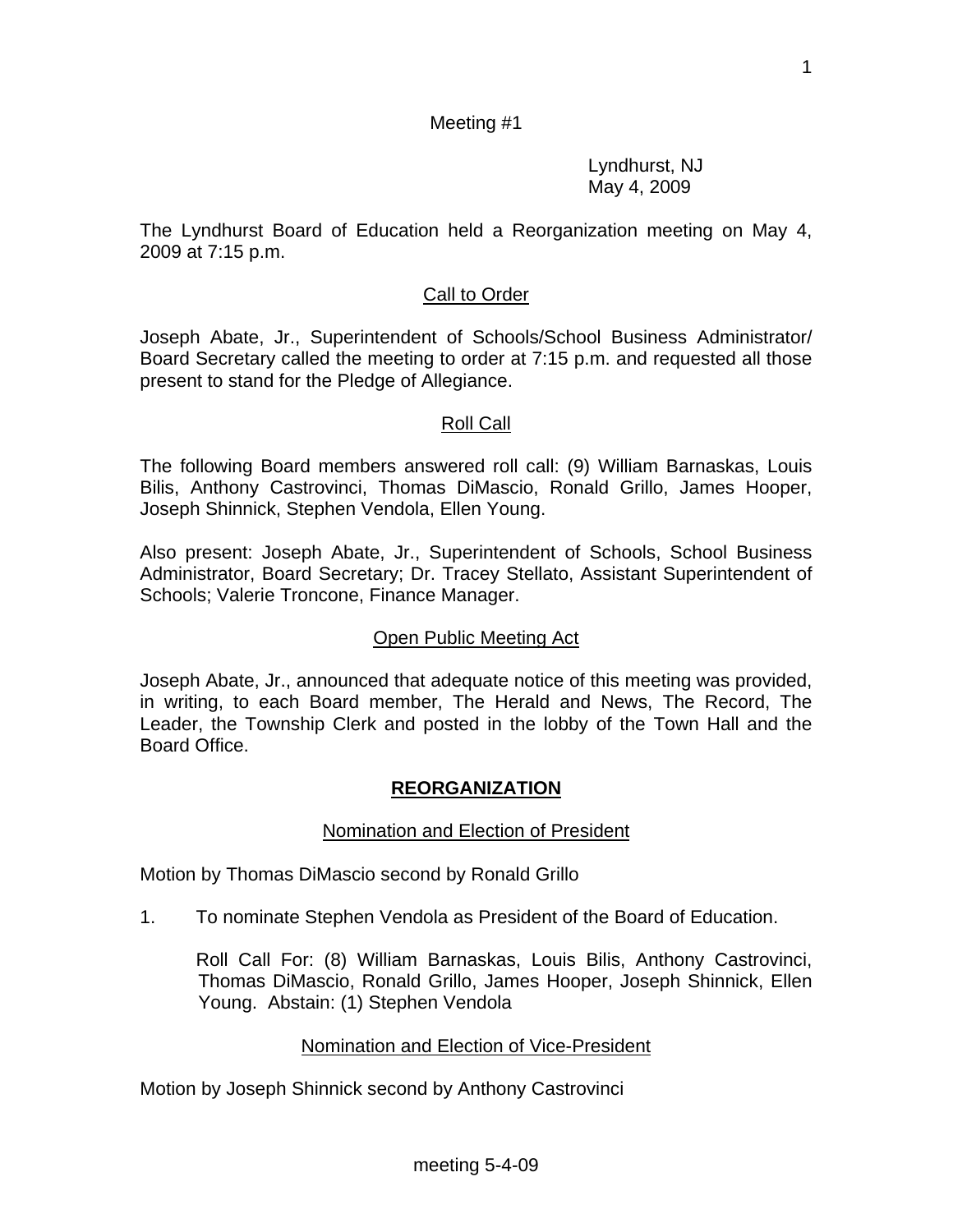2. To nominate James Hooper as Vice-President of the Board of Education.

Roll Call For: (8) William Barnaskas, Louis Bilis, Anthony Castrovinci, Thomas DiMascio, Ronald Grillo, Joseph Shinnick, Ellen Young, Stephen Vendola. Abstain: (1) James Hooper

Any Board member who takes exception to any of the following listed actions may so indicate now and a separate motion for each of the excepted action will be entertained.

Motion made by William Barnaskas second by Thomas DiMascio

Roll Call For: (9) William Barnaskas, Louis Bilis, Anthony Castrovinci, Thomas DiMascio, Ronald Grillo, James Hooper, Joseph Shinnick, Ellen Young, Stephen Vendola

3. BE IT RESOLVED, that the monthly meeting of the Board of Education of the Township of Lyndhurst for the year beginning May 2009 and ending April 2010 or until such other time as the legislature may designate shall be held in the following places. The work meeting of the Board will be held at 7:00 p.m., the second Monday of each month in the Lyndhurst High School Auditorium, and the regular public meeting will be held at 8:00 p.m. The next meeting of the Board will be on Monday, May 11, 2009.

BE IT FURTHER RESOLVED, that written notice of such meeting be forwarded to all Board members, The Leader, The Record, The Herald and News, the Township Clerk, and notices be posted in the Town Hall and the bulletin board of the central office as well as the Lyndhurst Board of Education website.

Motion made by Thomas DiMascio second Thomas Grillo

Roll Call For: (9) William Barnaskas, Louis Bilis, Anthony Castrovinci, Thomas DiMascio, Ronald Grillo, James Hooper, Joseph Shinnick, Ellen Young, Stephen Vendola

4. BE IT RESOLVED, that the By-Laws, Regulations and Policies and all negotiated labor agreements heretofore adopted by the former Board of Education shall remain in full force and effect until such time as this Board of Education, in its opinion, shall deem it necessary to amend or rescind any part of the same in the best interests of our school system.